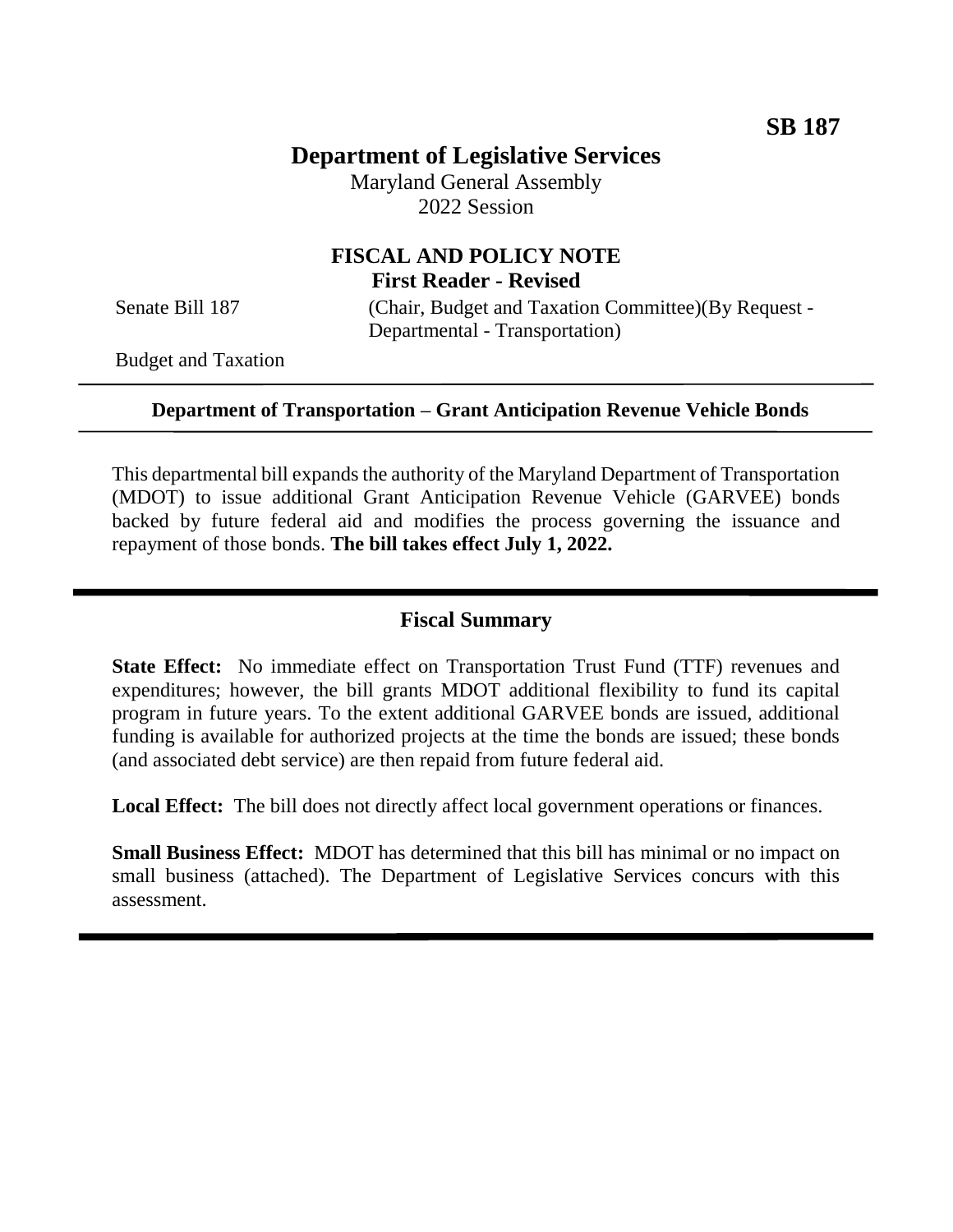# **Analysis**

**Bill Summary/Current Law:** MDOT and MDTA have the authority to borrow money and issue debt to finance the cost of transportation facilities projects. The Transportation Article includes numerous procedures and requirements regarding the borrowing of money, issuance of debt, and payments on the corresponding debt service.

Chapters 471 and 472 of 2005 authorized MDOT and MDTA to issue a maximum of \$750 million in GARVEE bonds backed by future federal aid. Under this authority, \$750 million in bonds were issued in 2007 and 2008 as part of the financing plan for the Intercounty Connector; these bonds have since been fully paid off. Due to the \$750 million limit, MDOT has not been able to finance any other transportation projects using GARVEE bonds backed by future federal aid. The bill alters the limitation on the issuance of GARVEE bonds in the following three ways.

- First, the bill modifies the limit on GARVEE bonds from a one-time issuance of \$750 million to a debt outstanding limit of \$750 million. Specifically, the aggregate outstanding and unpaid principal amount of this debt issued may not exceed \$750 million as of June 30 of any year.
- Second, the maturity date for GARVEE bonds is increased from 12 to 15 years after the date of the bond issuance.
- Third, the requirement that TTF revenues be used to provide a backstop for the GARVEE bonds is repealed. As a result, the bonds are no longer backed by State taxes and fees and, therefore, no longer required to be reviewed by the Capital Debt Affordability Committee. Other related existing requirements that are generally related to bond repayment deficiency procedures using TTF are repealed.

Existing requirements for transportation capital projects apply to projects funded through GARVEE bonds as well. As such, capital projects funded under the bill must be included in the Consolidated Transportation Program (CTP), or certain notification requirements must be met before those projects are funded. In addition, prior to the issuance of the bonds, MDOT must (1) provide notification to the Legislative Policy Committee 45 days prior to the issuance; (2) receive approval for the issuance by the Board of Public Works; and (3) receive approval from the Secretary of Transportation in an approving resolution that establishes the parameters of the bond sale.

**Background:** MDOT advises that nationwide, GARVEE bonds have been used to finance transit and highway projects. MDOT further advises that allowing the issuance of additional GARVEE bonds (1) provides an additional tool in the tool belt to finance transportation projects at competitive rates and (2) offers an important source of financial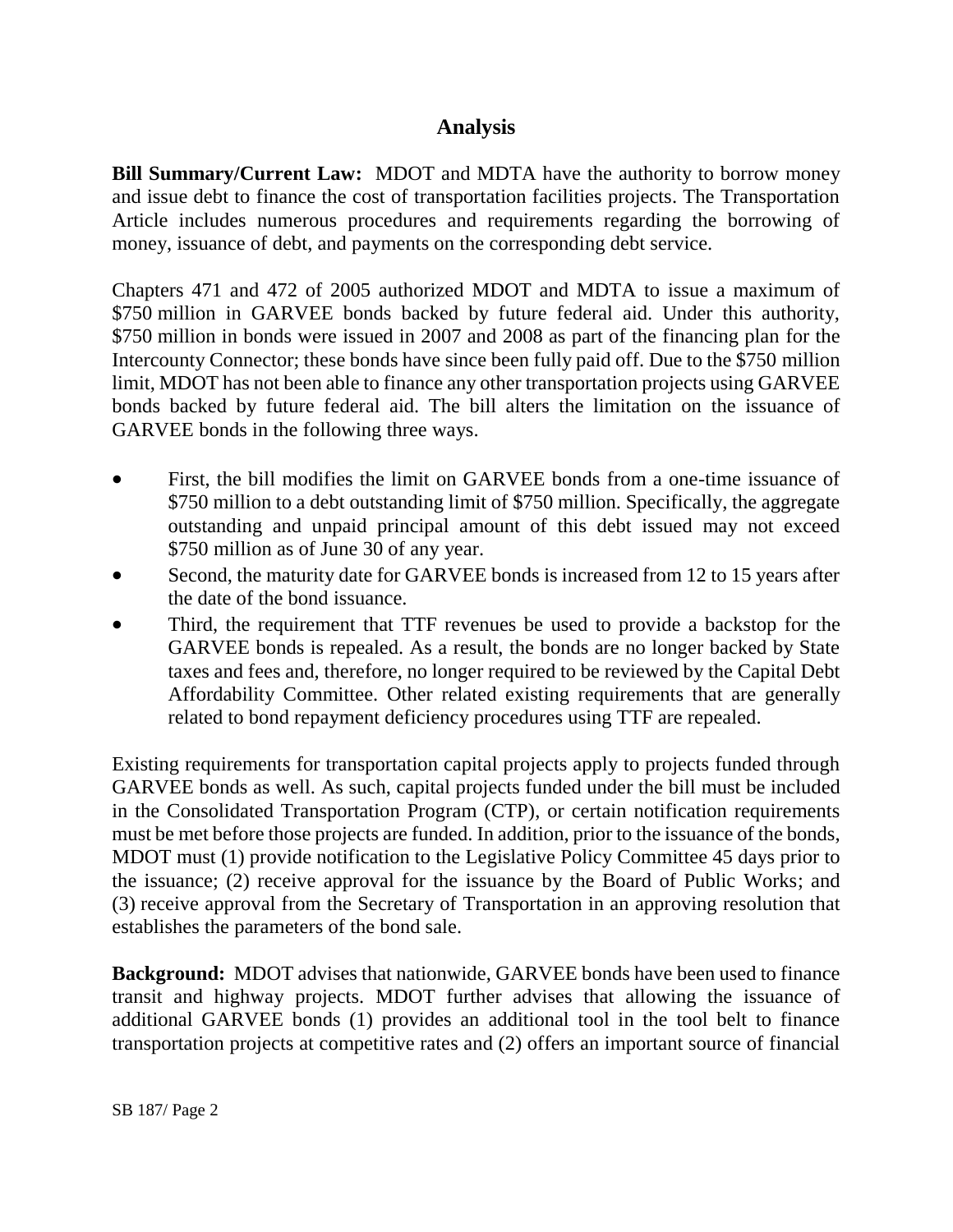flexibility to respond to revenue losses, such as those resulting from the coronavirus pandemic.

Specific to the bill's changes to the GARVEE program, MDOT advises that a 15-year maturity is more common for State debt. Moreover, MDOT advises that since the GARVEE bond program is 20 years old and a well-established program, GARVEE bonds without a backstop are readily accepted in the bond market, meaning that using TTF as a backstop and having the GARVEE bonds count as State debt is unnecessary.

## **Additional Information**

**Prior Introductions:** SB 259 of 2021, a similar bill, passed the Senate with amendments and passed the House with amendments; however, the appointed conference committee was unable to reconcile the differences between the two versions of the bill.

**Designated Cross File:** None.

**Information Source(s):** Maryland Department of Transportation; Department of Legislative Services

**Fiscal Note History:** First Reader - January 14, 2022 rh/lgc Revised - Correction - January 19, 2022

Analysis by: Richard L. Duncan Direct Inquiries to:

(410) 946-5510 (301) 970-5510